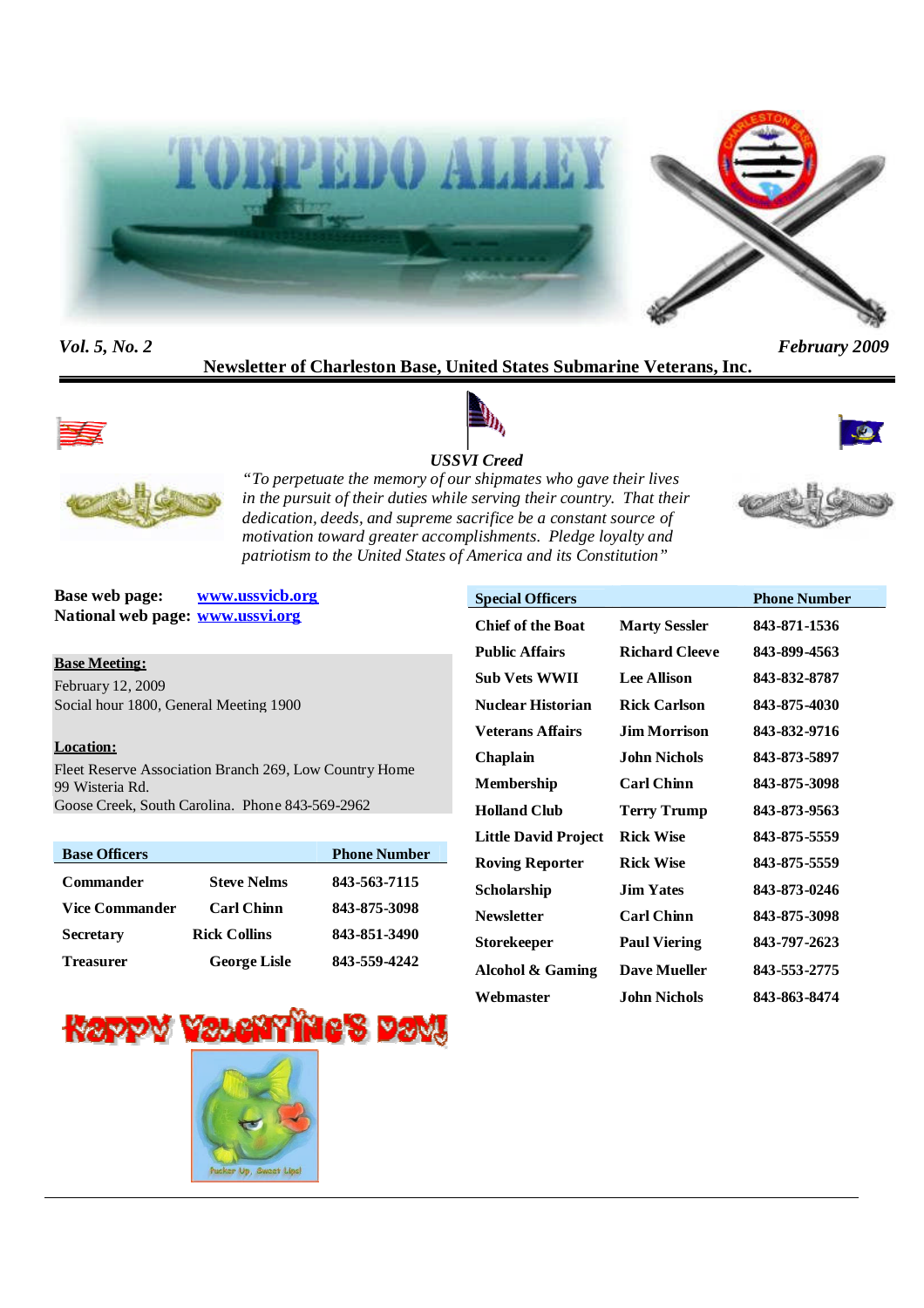#### **Minutes of the January 2009 meeting**

Attendance for the January meeting was 90

**Opening Ceremony**: Base Commander called the meeting to order. A Quorum was present and the meeting was commenced at 1900.

**Introductions**: New people were introduced; MMCS(SS) Tom Riley, Tom was onboard the USS San Francisco (SSN 711). Welcome aboard.

**Secretary**: Secretary Rick Collins asked for a motion to approve the meeting minutes from last month. A motion was made and seconded. Minutes approved.

**Treasurer**: George Lisle gave the treasurer's report and reported the year end financial report was sent to National.

**Storekeeper**: We now have Gold and Silver Dolphin ties for \$25. We also have hats.

**Chaplain**: On December 12<sup>th</sup>, we conducted a bell tolling memorial service for Bob Chinn. USSVI Charleston Base and SubVets WWII had a great crew mustered to give Bob a Sailor's farewell. A flag folding ceremony was also held at the end of the service and the flag presented to Bob's wife, Billie. The flag folding was done extremely well and with great dignity.

January Report: Cards were sent as follows to:

**Billie Chinn** and family of Bob Chinn who departed on Eternal Patrol on December 9th. Cards were also sent to brother, Carl Chinn and family, to mother, Virgie Chinn and family and to sister, Sharon Allen and family **Judy Schnebel** as she recovers from her back surgery. **Frenchy Fuqua** as he recovers from his quadruple bypass surgery in December. Frenchy is now undergoing rehab. **Dave 'No-Neck' Mueller** as he recovers from his shoulder surgery in December.

**Ken Fuhr** as he recovered from surgery. Also sent another one to Ken as he recovers from his motorcycle accident that he had on Christmas Eve. He had three shattered ribs just below the shoulder blade and near where they connect to the spine, a partially collapsed lung and some bleeding in his chest. Ken is home now recovering.

**Family of Rod Neal** who departed on Eternal Patrol on December 1<sup>st</sup>. Rod was not a member of USSVI Charleston Base.

**Family of Lt Billy Douglas** who departed on Eternal Patrol in early December. Billy was not a member of USSVI Charleston Base.

**Sy Mabie** as he recovered in Health South from his hospital stay at Trident. Sy is back in Trident recovering from a staff infection and is doing well. He is in room 404

#### **Vice Commander Report**: No report

**Sub Vets WWII**: Next meeting in February at Ryan's. We want and need your help.

**Scholarship**: The committee will meet soon to select this year's winners.

**Public Affairs**: No report

**Webmaster**: No report

**Veteran's Affairs**: No report

**District Commander:** April 29 thru 2 May is the combined district meeting in St Augustine, FL.

**Fleet Reserve:** No report

**Holland Club**: No report

**Membership**: 1 Person overpaid his dues \$5. 29 members did not renew if you know any of them call them.

#### **Little David:** No report

**Newsletter:** If you have anything newsworthy let me know.

**Alcohol & Gaming**: There are new baby goats at the After Battery. Buddha is the "Mid-wife "of the year for his fast action and assistance in the delivery. There is no truth to the rumor about the "alleged" parentage of the goats.

**Chief of the Boat:** Thanked all involved in the Christmas party and all the parades.

April 29 thru 2 May is the combined district meeting in St Augustine, FL.

Capt. Horton will be at the next Fleet meeting to talk about the Navy Hospital move to Weapon Station. The Hunley Memorial will be Feb.  $17<sup>th</sup>$ . We need volunteers.

Oyster Roast the  $28<sup>th</sup>$  of Feb. \$5 person.

**Base Commander**: Base Commander gave a report on Panama Jack. Panama Jack has been selected as this year's Charleston Base Distinguished Submariner. Buddha also gave a report on the opinion poll that was conducted of the Charleston Base members.

**Nuclear Historian**: Nice story about the hygiene and reproductive habits of the native North Charlestonian

**Old Business**: None

**New Business**: None

**Good Of The Order**: Depth Charge drawing \$267 to winner. The winner was Benjamin McDonald who donated \$50 to the scholarship fund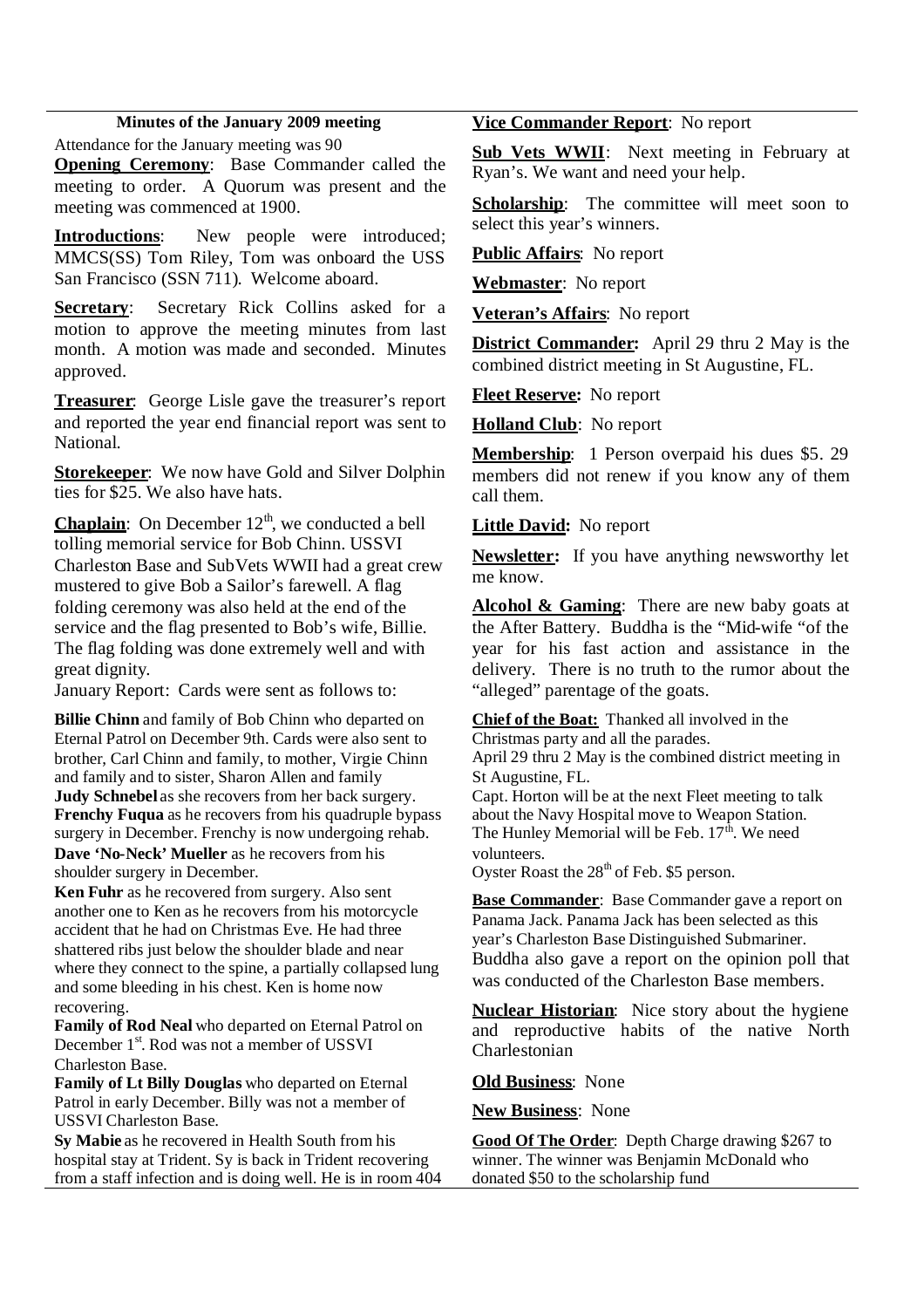and visitors are welcome.

**Clyde Peters** while in the hospital for a mini-stroke at Trident.

**Frank (aka Doc) Carroll** who was recently diagnosed with prostrate cancer. It is in the early stage and he has a good prognosis.

**Ralph 'Dutch' Wieland** who has been fighting brain cancer for the last 4 years. Prognosis is good at present. **George Wells** who is having radiation for brain cancer. The cancer is on both sides of his brain and he is having daily treatments and can't drive at this point.

**Ben Heber** is also back in Trident Hospital in room 410 and visitors are welcome. Ben was having trouble eating and trying to get his strength back.

Several follow-ups were made on those who've had surgery or illnesses in the last couple of months along with the base sending additional cards.

If you know of shipmates or spouses from other bases who are having a difficult time, had surgery, etc. and would like for USSVI Charleston Base to send them a card please send their name and address to the Chaplain via email or phone call.

The Base Commander adjourned meeting at 1945.



*"Don't tell mom I'm a submariner, she thinks I play piano in a whorehouse."*

| FebruaryBirthdays! |                |              |              |  |  |  |
|--------------------|----------------|--------------|--------------|--|--|--|
| Acton              | <b>Barwick</b> | <b>Burke</b> | Cox          |  |  |  |
| Curry              | Gilmer         | Hamilton     | Hayden       |  |  |  |
| Jennings           | Koebel         | Koehler      | Lavergne     |  |  |  |
| Massey             | Minaudo        | Neff         | <b>Novak</b> |  |  |  |
| Rash               | Rogers         | Rook         | Sickle       |  |  |  |
| Stout              | Waller         | Wickenhoffe  |              |  |  |  |
|                    |                | r            |              |  |  |  |



February Happenings!

# **February Submarines Lost:**

| <b>USS Shark</b>     | SS 174        | February 11, 1942 |
|----------------------|---------------|-------------------|
| <b>USS</b> Amberjack | SS 219        | February 16, 1943 |
| <b>USS Grayback</b>  | <b>SS 208</b> | February 26, 1944 |
| <b>USS Trout</b>     | SS 202        | February 28, 1944 |
| <b>USS Barbel</b>    | SS 316        | February 4, 1945  |
| H.L. Hunley          |               | February 17, 1864 |

Run silent, run deep For freedom we fought to keep How we spent so many days Beneath the shimmering waves A terrible foe we fought And gave our lives; and freedom bought Now our souls forever lie Restlessly beneath the waves So silent now, so deep For it is not enough for you to weep For we shall not have died in vain Lest you forget for what we gave We gave our lives, freedom to save For if you forget our deeds Then we shall never sleep Though we lie so silent, so deep

*Al Alessandra, 2005*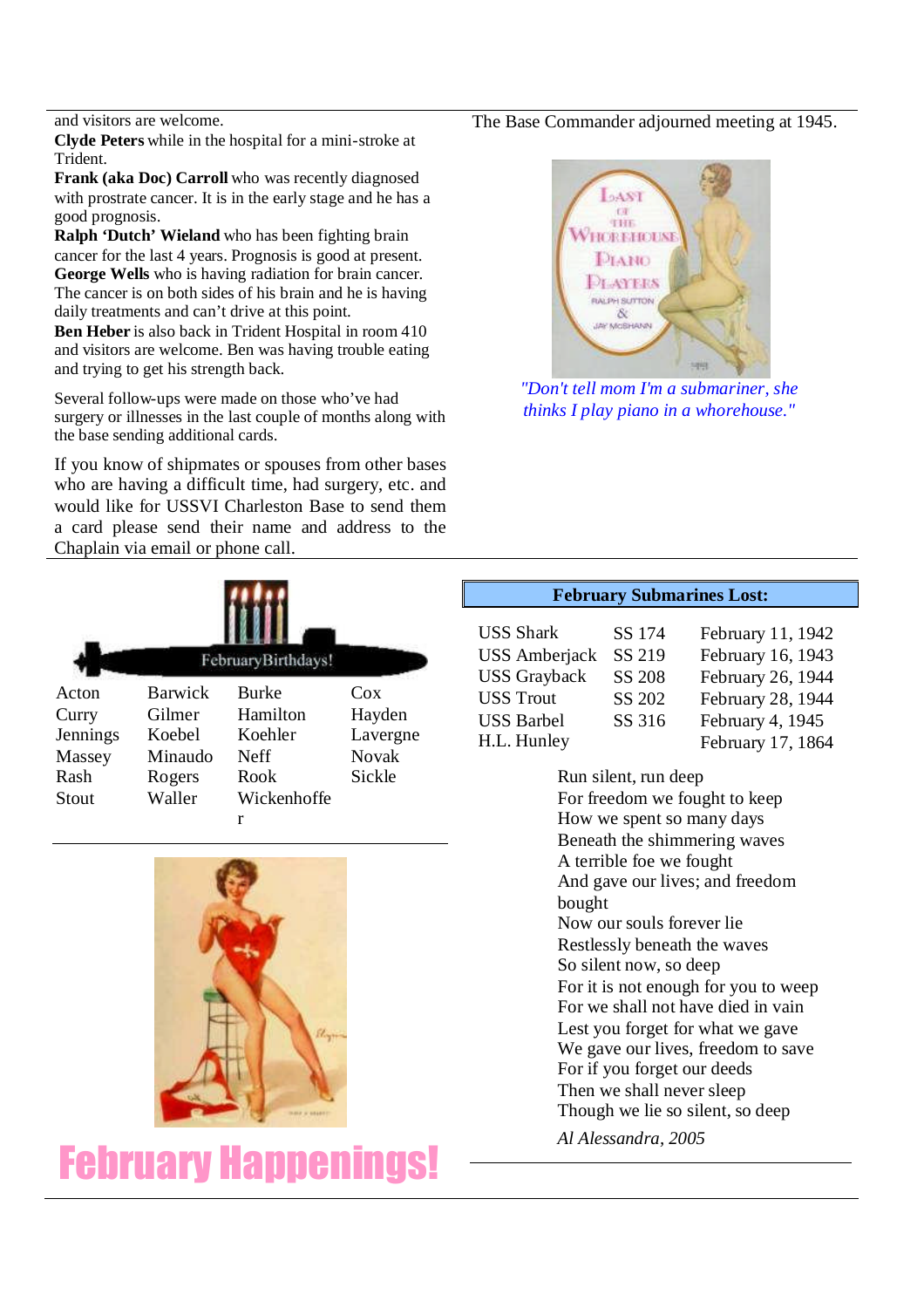- February 12 General Meeting; social hour 1800, meeting starts 1900
- February 17 H.L. Hunley Memorial Service, 1900 Sunrise Presbyterian Church, Sullivans Island
- February 28 Sub Vets Oyster Roast, \$5 per person Starts 1300, bring a side dish or dessert





#### **Eternal Patrol**

Sylvester Maxon "Sy" Mabie MABIE, Sylvester Entered into eternal rest on the morning of Tuesday, January 13, 2009, Sylvester "Sy" Maxon Mabie husband of Constance Christophel Mabie. Residence, Summerville, SC. The relatives and friends of Mr. and Mrs. Sylvester "Sy" Mabie are invited to attend his funeral service Saturday, January 17, 2009, in The French Huguenot Church, 44 Queen Street, at one o'clock. Interment to follow in The French Huguenot Churchyard. The family will receive friends in J. HENRY STUHR, INC., NORTHWOODS CHAPEL, 2180 Greenridge Road, Friday, January 16, 2009 between six and eight o'clock. Sy was born on January 3, 1927 in Melvindale, MI, the son of Raymond Mabie and Martha Kwaschnick Mabie. He was a U.S. Navy Sub veteran of WWII, a member of Secession Camp #4 Sons of Confederate Veterans where he served as chaplain and received the chaplain of the year award in 2008. He also was a member of the Confederate Heritage Trust; Friends of the Hunley, The Holland Society; a Lifetime member of Lincoln Park Masonic Lodge; VFW and The Huguenot Society. He is survived by his wife, Constance Mabie of Summerville, SC; daughter, Suzanne Graham and her husband, Bruce, of Bowman, SC; son, Sylvester Dave Mabie of Summerville, SC; five granddaughters: Andrea Hobday, Kimberly Murray, Shannon Keller, Jeanine Lantz, April Voglesang; 15 great-grandchildren; and Buddy Boy. Flowers will be accepted or memorials may be made to Star Gospel

### **Membership and Dues Information:**

2009 dues were payable by 1 October 2008. Contact your shipmates to get them to pay their dues.

The following members were dropped from the rolls on 1 January 2009:

| Barber, B | Barber, W<br>Crookston | Corcoran      |           |
|-----------|------------------------|---------------|-----------|
| Daschle   | Douglas                | Edwards       | Gleason   |
| Grassman  | <b>Hines</b>           | Hodges        | Horton    |
| Hunter    | Mathis                 | Medert        | Miller, C |
| Morgart   | Naert                  | Neufeld       | Rice      |
| Robinson  | Shipman                | <b>Spotts</b> | Vacher    |
| Wright    | Yates, G               |               |           |

These members can be re-instated/re-join by paying 2009 dues. Send dues (payable to USSVI) to: Carl Chinn 217 Brailsford Rd Summerville, SC 29485-5405

### **Jack Stevenson Has Moved**

Panama Jack has recently moved to be near his son in Colorful Colorado. His new address is:

Jack W. Stevenson, Sr. 300 N. 3rd St., #N-2 Gunnison, CO 81230

**Oyster Roast**

Drop him a card or a note and keep I touch!



Charleston Base annual Oyster Roast will be held 28 February starting at 1300. Only \$5.00 per person and bring a side dish or dessert.

In addition to oysters, there will be chicken, fish stew and chili.

Lots of fun with live entertainment by The Salty Dogs!

#### **First Navy SEAL passes, Roy Boehm**

Boehm pioneered Navy's unconventional warfare Roy Boehm of Punta Gorda, a cantankerous retired U.S. Navy Lieutenant Commander who fought three wars, started the Navy's first SEAL team and shared his harrowing adventures --and his battles against military bureaucracy --in an autobiography, has completed his last mission.

Roy Boehm, who had struggled with health problems for many years, died at home Tuesday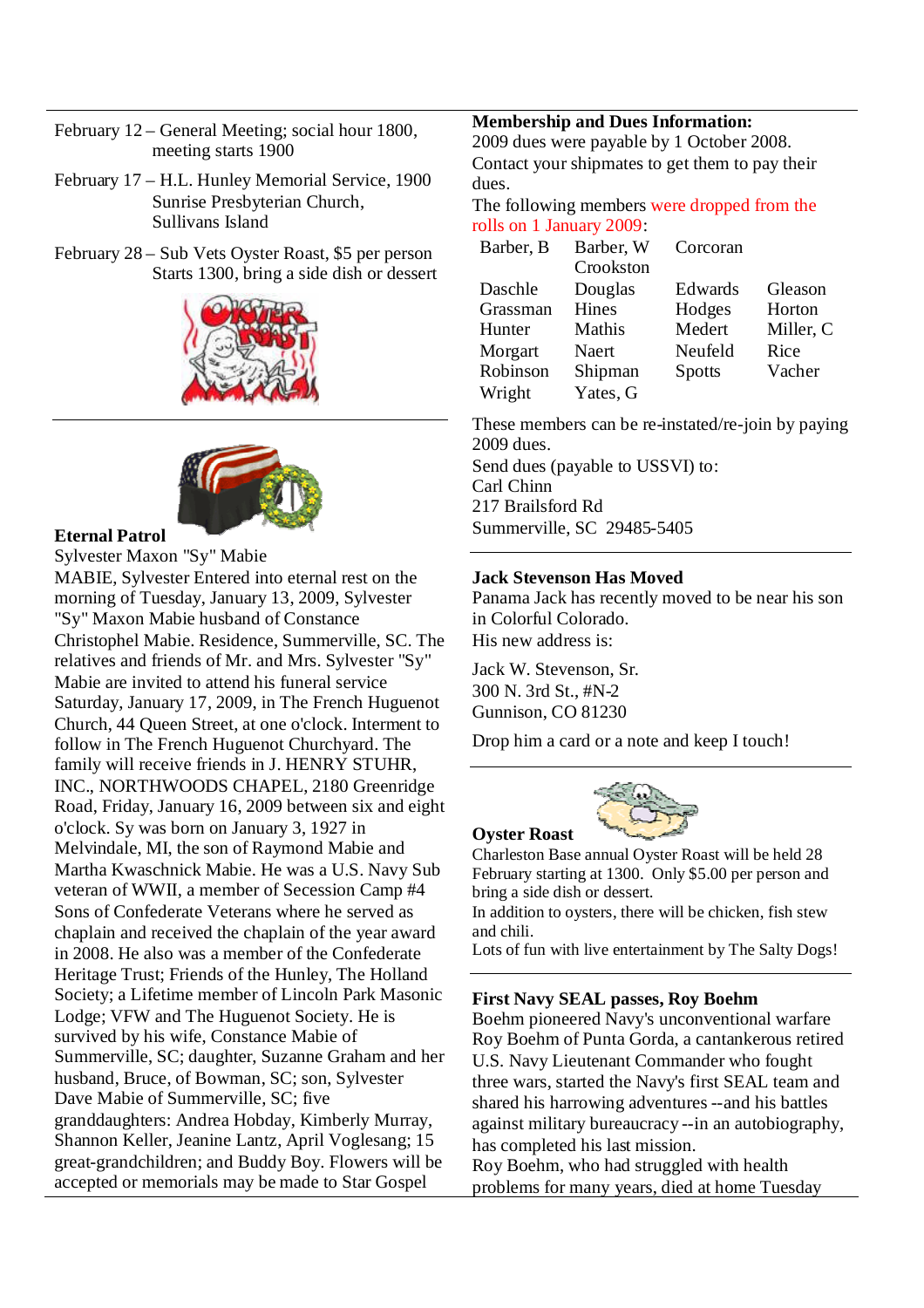Mission, 474 Meeting Street, Charleston, SC 29403; and/or Charleston Animal Society, 2455 Remount Road, North Charleston, SC 29406. A memorial message may be written to the family by visiting our website at www.jhenrystuhr.com. Visit our guestbook at www.charleston.net/deaths

### **Heads-up on TRICARE For Life Possible Changes**

(This will also affect TRICARE Prime users) The following has been added to the Congressional Budget Office Web Site http://www.cbo.gov/ a. Budget, Options, Volume 1: Health Care http://www.cbo.gov/doc.cfm?index=9925 Click the link above to get to the .pdf file, then scroll down to pages 189-190 to see the information about TRICARE For Life and TRICARE Prime.

Comments from retired Brigadier General Bob Clements:

"Now here it is folks and I will guarantee if you sit around on your behind and do nothing about it as they bring these options forward this coming year, you will lose one of the best healthcare benefits that the Medicare eligible retired military have. It is short of the promises made that we fought so hard for back in the late 90s and early 2000s but it is still the best healthcare program that anyone in the United States has, bar none.

People who are professionals always look for the channel of least resistance when it comes to cutting money out of the Federal and DOD budget. I can tell you this straight on, military retirees are one of those channels of least resistance noted for sitting around, doing nothing, and waiting for ole Joe to do it for them. You had better wake up. Your medical benefits are prime target. If you lose them, you have nobody to blame but yourself. Let me repeat that ... you have nobody to blame but yourself.

The way to secure your benefits is to write to your members of Congress and to keep writing and writing and writing. ONCE IS NOT ENOUGH!! Keep repeating the above statement until you are blue in the face.

Now I'm going to make one more statement to all of you younger people out there who are not yet eligible for Tricare for Life. HEALTH CARE WILL EVENTUALLY BECOME THE DOMINATING FACTOR IN YOUR LIFE. Remember that . . . .it will impact you big time with the utmost in cruelty

night. He was 84.

His widow, Susan Boehm, declined to be interviewed about her husband. In fact, she pleaded that no story be written. Susan said she was trying to carry out her husband's last wish, that his death not be publicized. He wanted no obituary, no funeral service and no fanfare over his death, Susan said. "He just wanted to go in peace," she said. Boehm, however, had become a legend nationally for the historic role he played in pioneering unconventional warfare tactics. Locally, Boehm also was respected for the way he stood up for the military veterans within his community, several local veterans said Friday. "John Kennedy was right," wrote U.S. Navy Admiral Whitey Taylor, in a 1997 letter to Boehm. "The U.S. Navy SEALs will bear your mark as long as they and the freedom they fight for exists." "He was quite a great guy," said Lionel Schuman, a board member with Charlotte County's Military Heritage & Aviation Museum. Schuman said he got to know Boehm, who became an avid pilot during his retirement, through both men's participation in events with Experimental Aircraft Association 565. Boehm and his wife, Susan, started a tradition of providing hot dogs, beverages and other snacks to military personnel who stopped by the group's hangar during the annual air shows, Schuman recalled.

"He definitely stood behind you, and he was always there when you needed him," Schuman said. "His last 30 years were as full as the 31 he spent in the Navy," said Susan Boehm.

She declined to elaborate.

But the Boehms had opened their home to a Sun reporter several times for interviews in the past. The home was decorated from stem to stern in a style that spoke of the heart of the old sailor. The lanai was decorated with fake waterfall and jungle foliage. A sign on the wall identified the abode as "Hog Hollow."

"Beware of Pick Pockets and Loose Women," read another sign.

Even Boehm's cremation urn, which sat near a chest labeled "Davy Jones' Locker," spoke of his attitude toward death. Open the lid, and one would find a miniature ship's cabin, replete with a bunk and a sea bag.

"My ashes are going into the sea bag," Boehm had said in a 1997 interview. "How many people can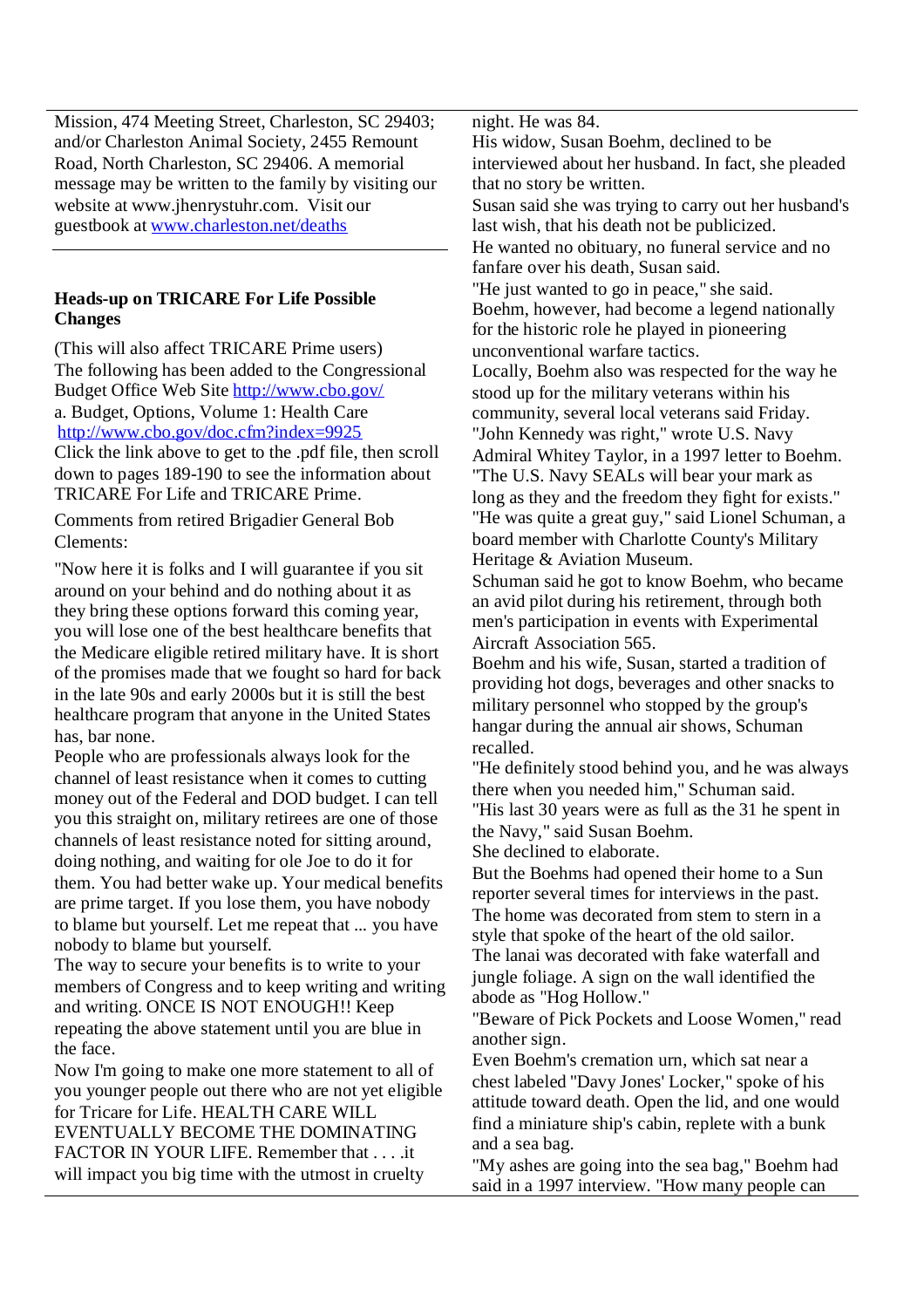unless you are fortunate enough to die from a heart attack . . . or get run over by a truck.

Now, I am going to attach AGAIN exactly what OMB has in store for military retirees using TFL. This source is directly from OMB and is not something that I have dreamed up. They are telling you exactly what they are going to do with your benefits. If you do nothing, this is what you will get. The service organizations will put up a fight and are aware of this and will put up a fight but, they will need your help and can't do it by themselves. I hope this makes it clear as to what you can expect if you do nothing.

To show you how stupid these professionals can be at times if you will read the attached document closely you will see that in spite of the MTFs (Military Treatment Facility) need to get patients back to keep their doctors busy and the hospitals from going to clinic status, these people from OMB would employ a means to keep retirees from using MTF facilities by charging them a fee for services. How dumb can you get.

Even if you are an Obama lover, and believe that changeth cometh, TFL option from OMB will not go away. They need the money they spend on you for other programs for people who produce nothing but votes to keep their boss in office.

### *A footnote:*

BG Bob Clement is known with affection as"P38bob". He flew P38s in WWII. He was one of the stalwart warriors that led effectively from the front when the hard battles were being fought to bring Tricare for Life to reality. I was honored and pleased to a player in that effort by following P38 Bob's lead. (in those days I was known as MilVet99) MilVets: it looks like we will again be confronted by the 'attack of the beancounters' who, by and large, wouldn't know (and probably never will know)genuine unselfish service to our country and are solely motivated by crunching numbers so that those numbers will reflect favorably on their bosses and their boss's causes. They have no thought to the havoc they would cause . . . in many cases the loss of any amount of TFL benefits would be a an insurmountable hardship ..... and to some it would truly be a death sentence.

It is well that we gear up for the fight now. As P38Bob says, we must write, write, write and write. Once is not enough! In time I will be preparing letters for your use in writing to your elected officials and submitting them to the TREA Membership, and to

hardly wait to get where they're going?" Boehm was most proud, however, of a plaque mounted on his wall: "Roy Boehm, Man-O-Warsman." That honor was bestowed on him by the men who served under his command.

"It's the highest compliment you can get," Boehm had said.

In his book, "First SEAL," Boehm recalls how he got initiated as a deep-sea diver. A shipmate tricked him into trying on a dive suit -- and then tossed him overboard.

He describes how he manned the guns and tended to his badly injured shipmates during some of the greatest battles of World War II. They included the Battle of Cape Esperance, during which his ship, the Duncan, sank under a hail of shells.

Boehm survived 13 hours in shark-infested waters, bleeding from shrapnel wounds, before getting rescued.

Later, Boehm became convinced the Navy needed a special forces team that could accomplish any mission, anywhere at anytime.

In his book, he tells how he was disciplined several times for insubordination as he bent rules to properly equip his men.

President Kennedy commissioned him and one other commander to start the first two Sea Air and Land teams in 1960.

Boehm subsequently wrote manuals for the training program, which became the foundation for the toughest training in the U.S. military.

Recruits learned the skills of covert operations. They learned to crack safes, break out of jails and steal cars.

They learned how to jump out of airplanes at 33,000 feet and free-fall to within 700 feet before opening their chutes. They learned to swim to submarines and board them.

Boehm was subsequently transferred to Vietnam. As an "adviser," he trained insurgents and commanded river boat patrols in guerrilla actions in 1963-64 and 1968.

In retirement, Boehm learned to fly airplanes and competed in motorized parachute competitions. "He was youngest old guy I ever met, just for his energy and his enthusiasm for life," said Kim Lovejoy, director of the military museum.

Retired U.S. Army Brig. Gen. Rufus Lazzell said he greatly admired Boehm.

"He had a good sense of humor and he certainly served his country well," Lazzell said. "In addition, he was just an all-around kind of guy that you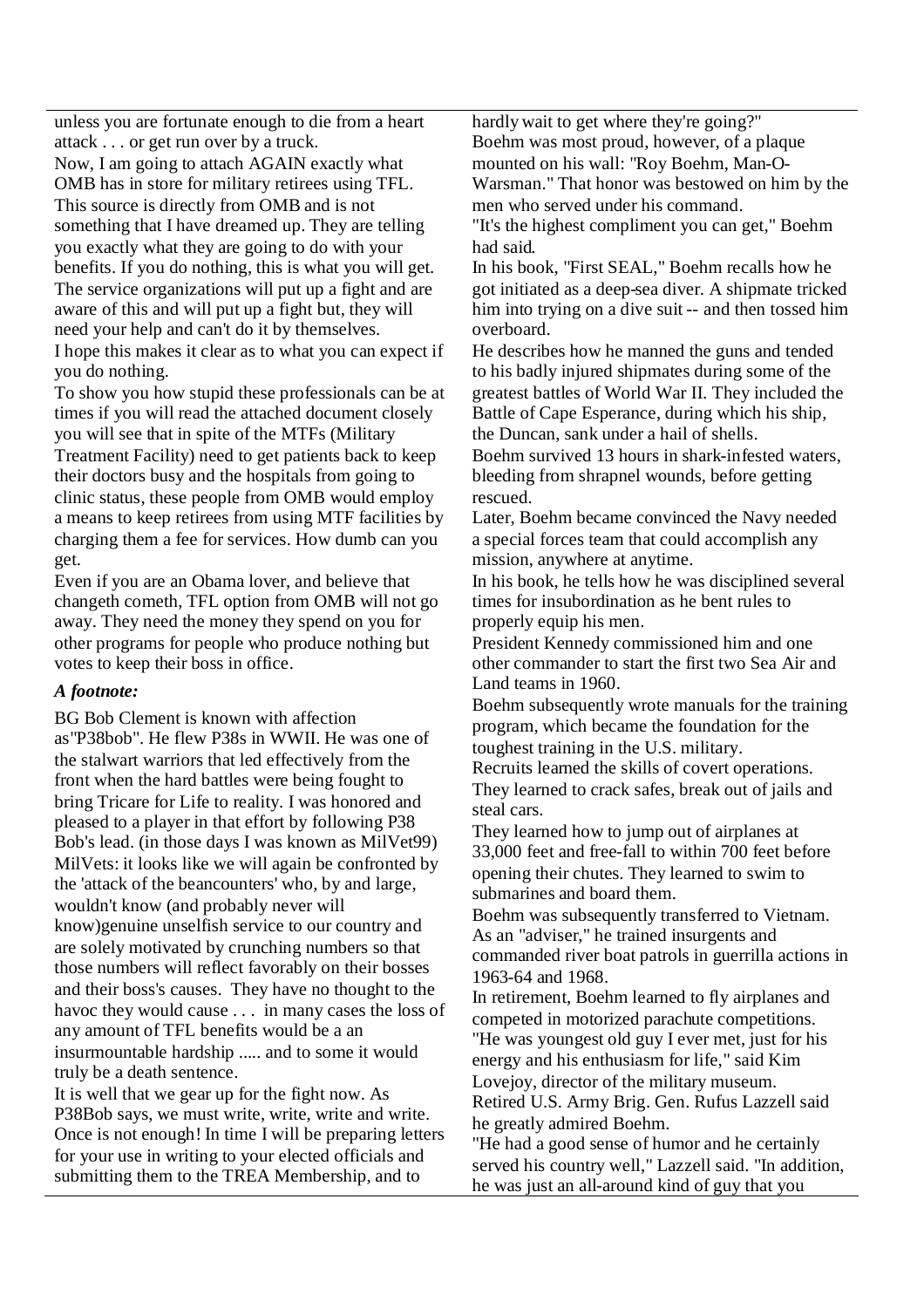others who may want to join the fight. Them Beancounters haven't seen anything until they've see a united and angered group of MilVets. Lets do it and git 'er done!!!!! Your comments and inquiries are welcome. Fred Langston, President (2008), Legislative Affairs

Chair, Greater San Diego Chapter 128, The Retired Enlisted Association (TREA), fglangston@yahoo.com mailto:

fglangston@yahoo.com





# **H.L. Hunley Memorial Service**

Date: February 17, 2009 (Tuesday) Time: 1900 hours -- (Arrive 20 to 30 minutes early) Place: Sunrise Presbyterian Church 3222 Middle Street Sullivans Island, S.C, 29482 Church located near intersection of Jasper Blvd. and Middle Street by Breech Inlet Bridge (Sullivan's Island side) Uniform: Charleston Tuxedo Blue Blazer w/Dolphins White or Light Shirt Dolphin Tie (or dark tie) Kaki Pants Black Shoes Top Coat/Overcoat recommended (its cold on the beach)

The Charleston Base Submarine Veterans and WWII Submarine Veterans are invited to attend a Memorial Service honoring the 8-man crew lost on the Confederate Submarine H. L. Hunley along with the 5 crewmen lost on the USS Housatonic during the night of February 17, 1864.

The Confederate Heritage Trust Committee has asked the Charleston Base and Swamp Fox Chapter to supply a minimum of 15 men to participate in the service. The more men (SubVets) involved, the better liked. He always displayed his patriotism." Randy Spence, past commander of Veterans of Foreign Wars Post 10476, said he appreciated Boehm for shedding light on the nature of SEAL operations.

"He was a great inspiration, devoted not only to his country, but also to his community and family and friends," Spence said.

"He's an amazing man," said Terry Lynn, director of the Charlotte County Veterans Council. "Even to this day, you can tell there's a commanding presence about him."

Lynn said he first met Boehm at a dinner for veterans at a Punta Gorda restaurant in November. A long line to get seated had formed, and Lynn overheard Boehm say he could stand no longer. Lynn said he offered to escort Boehm to a seat, but Boehm refused. "He didn't feel he should be put ahead of anybody," Lynn said. Boehm agreed to the escort only after Lynn enlisted him to serve by greeting guests from a table of council officials.

*"Life is loaned to you, live it, love it, for the joy of what you love, and whom you love. Leave your ego, status, and possessions hanging on the worlds quarter deck because you are going out with what you came here with; hopefully it will be a positive memory to a few."*

Roy Boehm – 1st Navy Seal





**The First Voyage of the Nautilus** Check out this link for the classic newsreel that explores this "new" step in naval technology. http://navytv.org/media.cfm?c=133&m=478&s=52 &

### **Admiral Osborne Scholarship Fund**

How about helping out the scholarship fund? We are offering a Charleston Base Challenge Coin for sale. ALL proceeds go into the scholarship fund. Coins only cost \$7 each. Available for an additional \$1 is a protective plastic capsule. To get your coin(s) see Jim Yates, Julian Villegas or Carl Chinn.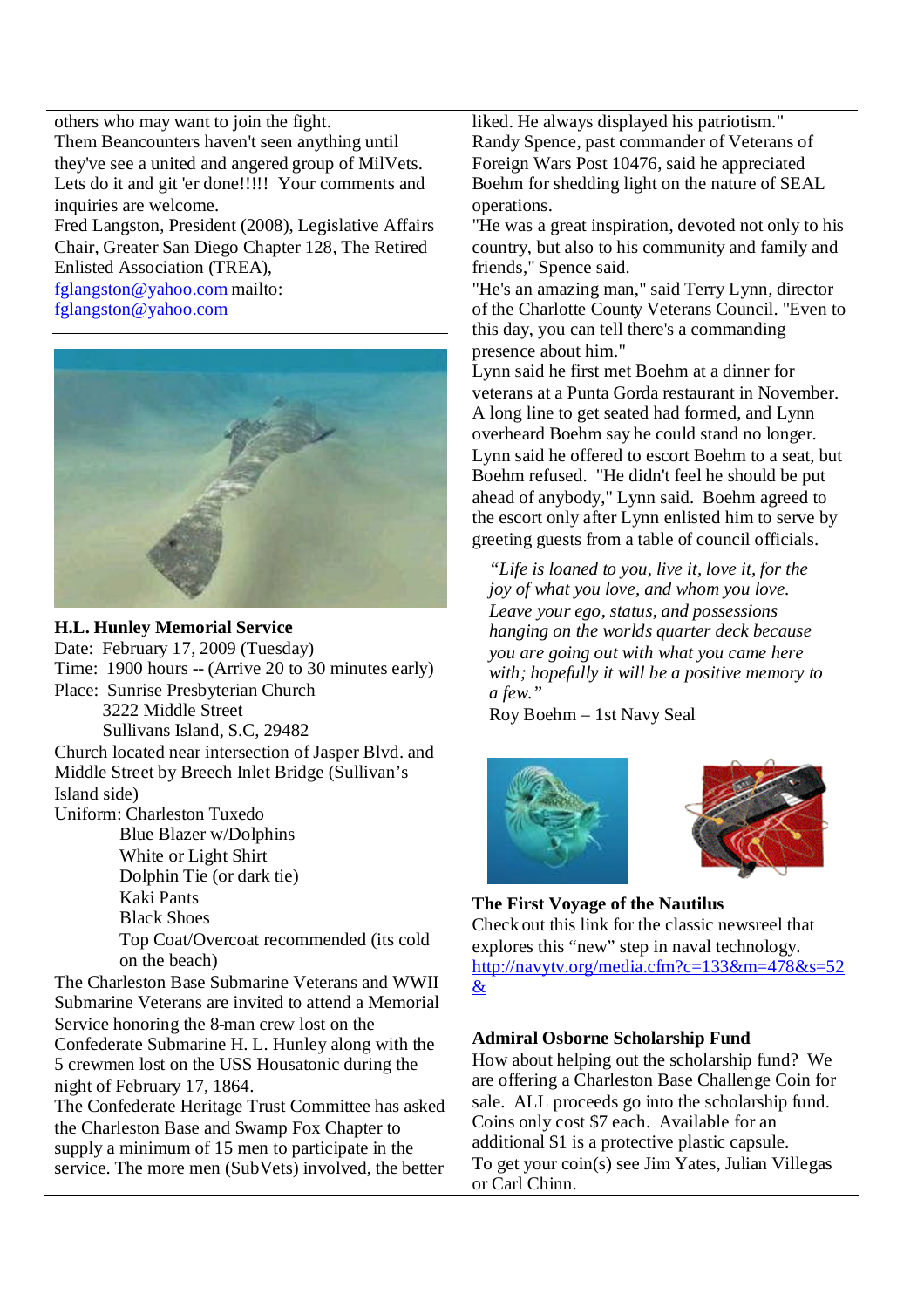our showing of support from the Charleston Base. Please make an effort to be there and bring your wives, girlfriends and children.

Our job (15 men) will be to sit in front of the church (in the choir loft just right of the pulpit as faced from the congregation) and at the appropriate time in the program, to step to the table at the front of the church, select a white rose from a basket, turn to the Lady Mourners seated in the front pew and present the rose to a Lady Mourner. At the conclusion of the church service the Sub Vet will escort a Lady Mourner out of the church. Upon retrieving our coats, we will form up in the street in front of the church as escorts to the Lady Mourners for the procession down to Breech Inlet for the completion of the service at the waters edge.

During the entire ocean-side service, please remain with your Lady Mourner, escorting her as necessary. On completion of the ocean-side ceremony, please assist your Lady Mourner and all other guests back to the front of the church.

The Confederate Heritage Trust Committee will provide period lanterns for us to carry to illuminate the way. I would also urge all Sub Vets to carry a mini-flashlight with them as well. The sandy path to the beach can be tricky to negotiate in the dark. The Lady Mourners will be dressed in 1860's period hoop dresses so your assistance will be greatly appreciated. Contact for volunteering:

Charlie Rook 843-763-2587 Home 843-670-8588 Cell charlesrook@att.net

# **CSI Hunley: Fate Of Historic Sub A Cold Case File**

The Associated Press, January 4, 2009

NORTH CHARLESTON, S.C. It could be one of the nation's oldest cold case files: What happened to eight Confederate sailors aboard the H.L. Hunley after it became the first submarine in history to sink an enemy warship?

Their hand-cranked sub rammed a spar with black powder into the Union blockade ship Housatonic off Charleston on a chilly winter night in 1864 but never returned.

Its fate has been the subject of almost 150 years of conjecture and almost a decade of scientific research since the Hunley was raised back in 2000. But the submarine has been agonizingly slow surrendering her secrets.

Make sure you have one for "when you get challenged"! Buy several for great gifts!



# **U.S.S. Independence: A Triple Hulled, Weapon-Laden Monster**

The second hull-form of the Littoral Combat Ship class was launched a few days ago in the Austal Shipyard in Mobile, Alabama (Mobile is turning into quite the military manufacturing base when you think about these ships and these ships, existing shipbuilding capabilities and the new Air Force tanker).

Looking unlike anything that had graced the seven seas, at least with the US Navy, the three-hulled trimaran floated off its blocks in its drydock on 29 April. Further work and outfitting needs to be completed, but from the looks of it, its will be one wild looking ship as it bears down on a pirate dhow off the horn of Africa.

Why do we need these new littoral-capable ships? From the Program Executive Office for Ships: In developing capability to overcome access denial threats from surface and subsurface threats in the littoral, the Navy sought improved mine warfare capability, an effective counter to small, fast, highly-armed boats, and a ship better suited against quiet diesel submarines. These capabilities highlighted the need for a high-speed, shallow-draft vessel with endurance. The littoral combat ships are designed to meet that need.

Any way you cut it, having this improved and increased capability in the littoral regions close to shore will expand the toolkit available to the Joint Force Commander regarding available military options. I'm looking forward to seeing this new ship at work.

Last month, the US Navy and General Dynamics took the lid off the new U.S.S. Independence littoral combat ship (LCS). This beast will sail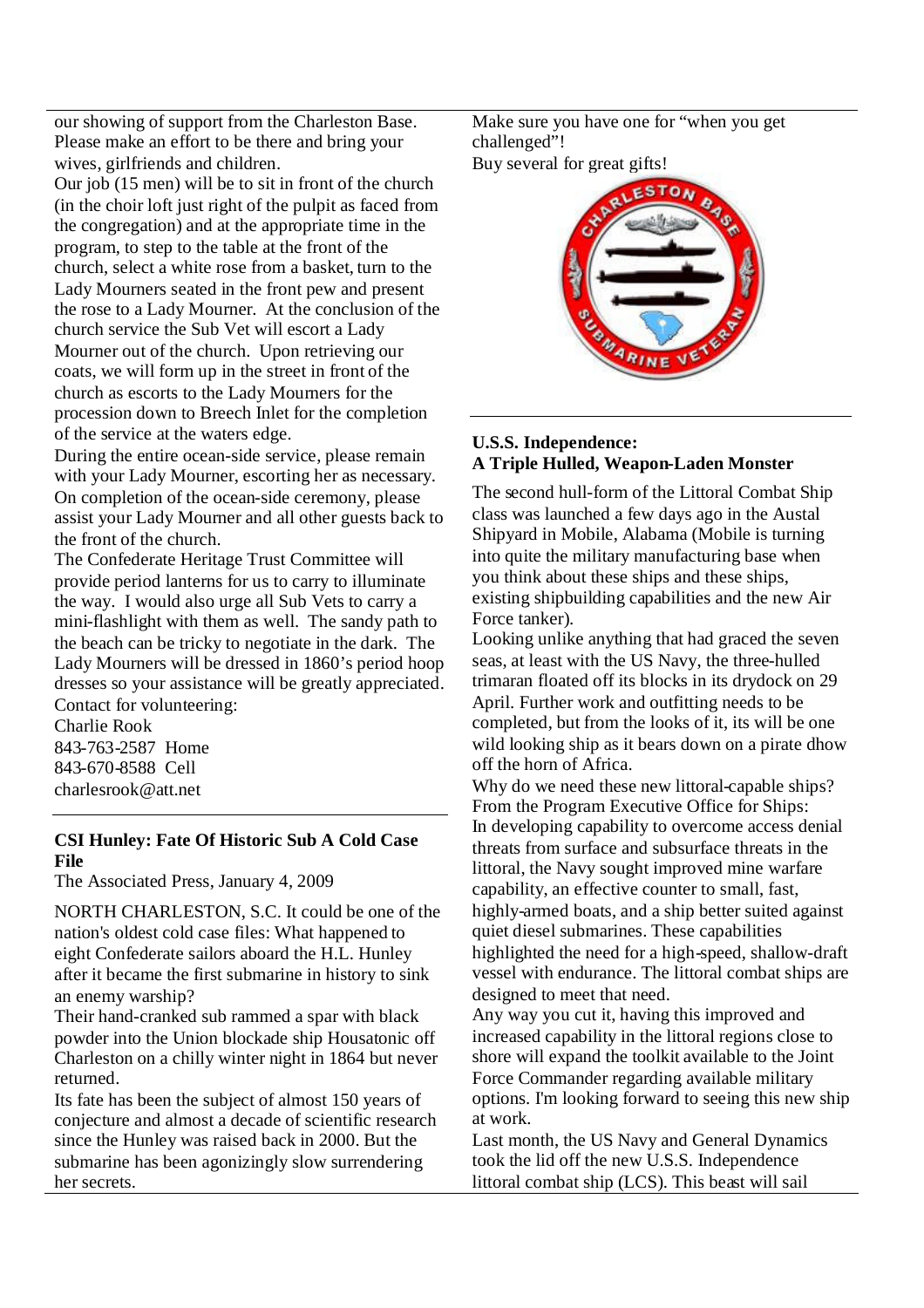"She was a mystery when she was built. She was a mystery as to how she looked and how she was constructed for many years and she is still a mystery as to why she didn't come home," said state Sen. Glenn McConnell, R-Charleston and chairman of the South Carolina Hunley Commission, which raised the sub and is charged with conserving and displaying it. Scientists hope the next phase of the conservation, removing the hardened sediment coating the outside of the hull, will provide clues to the mystery. McConnell, who watched the sub being raised more than eight years ago, thought at the time the mystery would be easily solved.

"We thought it would be very simple ... something must have happened at the time of the attack," he said. "We would just put those pieces together and know everything about it."

But what seemed so clear then seems as murky now as the sandy bottom where the Hunley rested for 136 years. When the Hunley was raised, the design was different from what scientists expected and there were only eight, not nine, crewmen, as originally thought.

The first phase of work on the Hunley consisted of photographing and studying the outside of the hull. Then several iron hull plates were removed allowing scientists to enter the crew compartment to remove sediment, human remains and a cache of artifacts. Thousands of people, many re-enactors in period dress, turned out in April 2004 when the crew was buried in what has been called the last Confederate funeral.

With the inside excavated, the outside of the hull will now be cleaned before the sub is put in a chemical bath to remove salts left by years on the ocean floor. The Hunley will eventually be displayed in a new museum in North Charleston.

Archaeologist Maria Jacobsen said the Hunley is like a crime scene except that, unlike on television shows, there is no smoking gun.

"If we compare this crime site investigation with, say, a tragic plane crash in the mountains, that

investigation would be a lot easier," she said. "You can go to the crash you can see the metal pieces and they have the fingerprints of the crash site."

In the case of the Hunley, some of those fingerprints may be covered with the encrusted sediment on the hull that scientists refer to as concretion.

When the sub was found there was no window in the front conning tower, suggesting it had been shot out, perhaps by Union sharpshooters.

But no glass was found inside the sub and the

close to the shore and throw everything imaginable at an enemy "from armored vehicles and helicopters to shells, torpedoes and missiles." Plus, it can hustle at a rumored 60 knots. Basically, that means the enemy will have a difficult time escaping the wrath of this mighty vessel no matter where they are.



Keel Laid: January 19, 2006 Christened: October 4, 2008 Commissioned: 2009 Builder: Austal USA, Mobile, AL. Propulsion system: 2 Gas Turbines, 2 Diesel Engines, 4 Steerable Waterjets, 1 Steerable Thruster Length, overall: 127.1 meters Beam: 30.4 meters Draft: 4.5 meters Displacement: 2800 tons Speed: 51 knots Crew: 40 core crew members, 75 with detachments Aviation: two MH-60R/S or one MH-60R/S and VTUAV's

Armament:

- 1 MK 31 Mod 0 RAM Launcher
- 1 MK 110 Mod 0 57mm Gun system
- 3 MK 26 Mod 17 .50 Cal Machine guns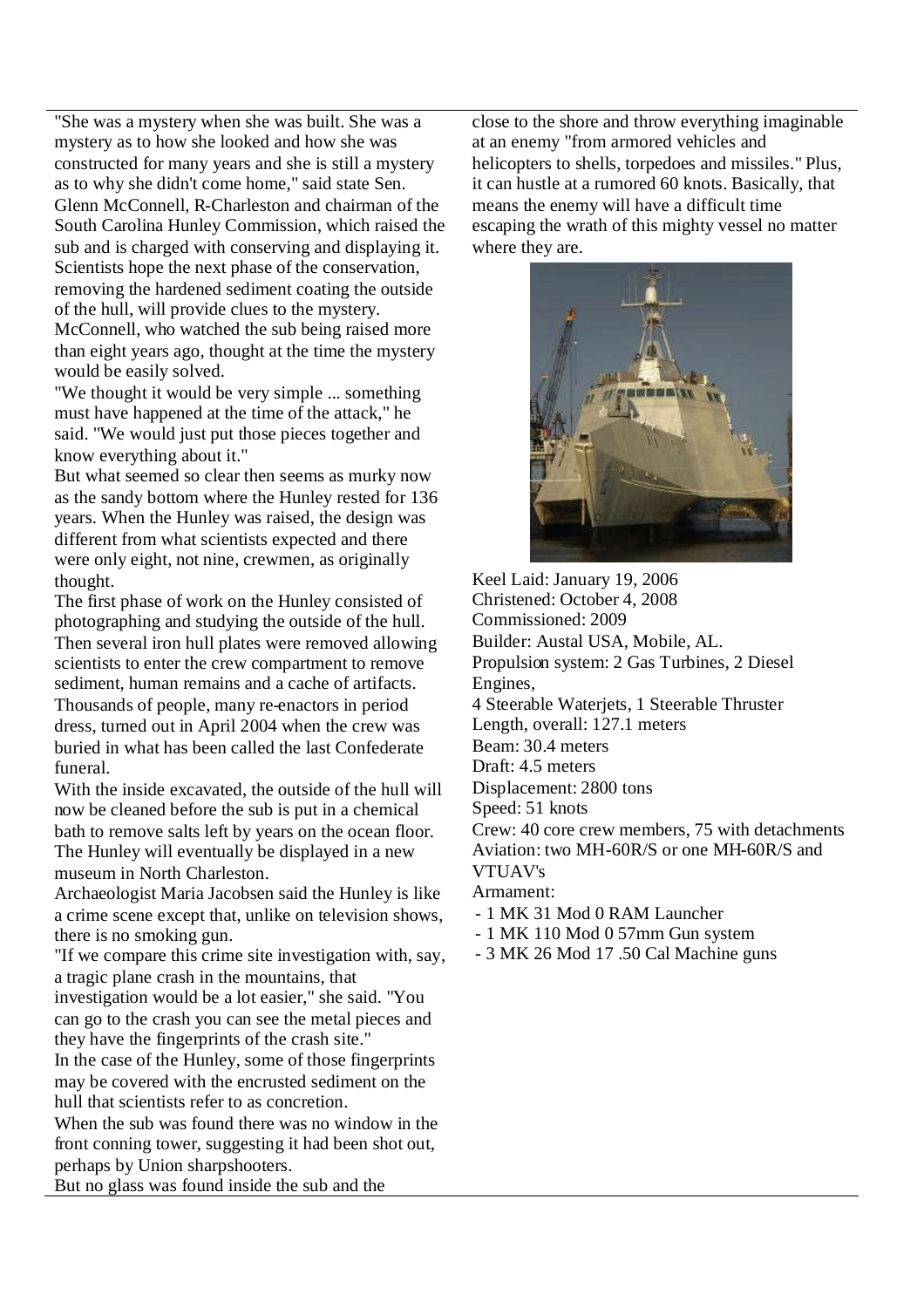remains of the captain, Lt. George Dixon, showed no injuries to his skull or body consistent with being shot while looking through the window, McConnell said.

The crew's bodies were found at their duty stations, suggesting there was no emergency resulting in a scramble to get out of the sub. And the controls on the bilge pump were not set to pump water from the crew compartment,suggesting there was no water flooding in.

After the attack both Confederates on shore and Union ships reported seeing a blue light, believed to be the Hunley signaling it had completed its mission. A lantern with a thick lens that would have shifted the light spectrum and appeared blue from a distance was found in the wreck.

But after the attack, the USS Canandaigua rushed to the aide of the Housatonic and there is speculation that the light could have come from that ship instead. Could the Canandaigua have grazed the Hunley, disabling her so the sub couldn't surface? A good look at the hull in the coming months may provide the answer.

Historians also know the Hunley needed to wait for the incoming tide to return to shore.

"Were they waiting down there and miscalculated their oxygen and blacked out?" said McConnell. He said a grappling hook, believed to serve as an anchor of the Hunley, was found near the wreck. Cleaning the hull may produce evidence of a rope showing the sub was anchored, perhaps waiting for the tide to change.

Then there is the mystery of Dixon's watch, which stopped at 8:23 p.m. Although times were far from uniform in the Civil War era, the Housatonic was attacked about 20 minutes later, according to federal time, McConnell said.

One theory is the concussion of the attack stopped the watch and knocked out the sailors on the sub. Or the watch simply might have run down and was not noticed in the excitement of the attack. That could have led to a miscalculation of the time they were under water.

Union troops reported seeing the Hunley approaching and the light through the tower window "like dinosaur eyes or a giant porpoise in the water," McConnell said.

If the Hunley crew miscalculated and surfaced too close to the Housatonic on their final approach they would not have had enough time to replenish their oxygen before the attack, he said.

The clues now seem to indicate the crew died of



**Author Seeking Sea Stories for Next Book** Submitted by Jim Schenk, Jan. 13, 2009 I plan to write another book, this one of the longpromised submarine genre, after I finish the one I am now working on re-writing. If you have any stories, from your U. S. submarine force experience, I would love to hear them. These stories can be amusing, scary, heroic, BOHICA moments (Bend Over Here It Comes Again),

They can be stories of ill-treatment, when you were lied to, funny and/or appropriate nicknames of shipmates, brushes with skimmers, airedales or jarheads, PCU anecdotes, belly-burglars, Adm. Rickover, watch-standing, Captain's Mast, mess cooking, supply SNAFUs, practical jokes (such as hiding the XOs door), quals, ORSE or Weps exams, visiting brass, in port or at sea, home on leave or in transit, NQP nub baiting, bridge lookout, yardbirds, sand crabs, sub tender personnel, near misses, visiting ship duty, unauthorized ship's newsletters, drydock, fishing off the pier, deployments, shakedown cruises, dependents cruises, fast cruises, or anything amusing or entertaining that the Dolphin-bejeweled crowd would find entertaining and would be interested in purchasing a book to read them. With your permission, your name will be included in the bibliography of the book. Items must not compromise National Security Laws that you have previously signed off on when you left the "Silent Service." Suggestions for a title are also graciously considered prior to publication, and all published donor stories used will get a signed copy at a special rate.

This is a special project for me, as I am a stage-4 cancer patient, currently in remission, trying to use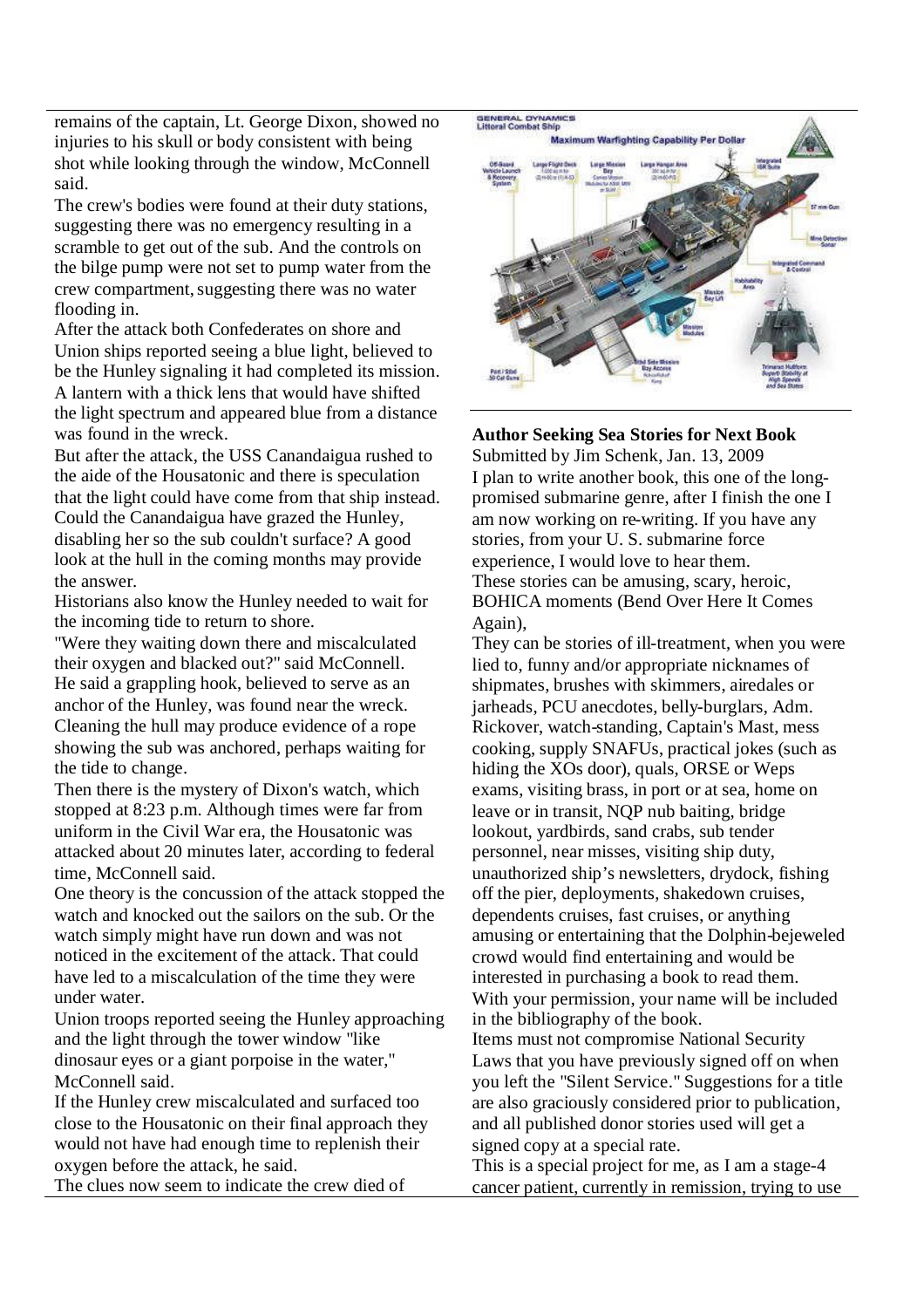anoxia, a lack of oxygen, and didn't drown. "Whatever happened, happened unexpectedly, with no warning," McConnell said. Running out of oxygen can quickly cause

unconsciousness.

"One you reach that critical stage, it's like you flick a switch," he said. "It's that fast, like on an airplane."

# **Our Naval Heritage**

The Smoking Lamp



This SMONING LANP IS LIT Two Sadiers on heard the USS *Diyemale (Craiter HS) about 1958*, light up from a awayking larry. Toriginated in the days when a stating ship was a Sadiery of the days when a stating ship was a Sadi

#### Caption under picture:

'The Smoking Lamp is Lit' Two sailors on board the USS Olympia (Cruiser #6) about 1898, light up from a smoking lamp. The lamp originated in the days when a sailing ship was a floating fire hazard. Normally located on the forecastle or near the galley, the lamp was the only authorized open flame on board. It was a practical means of keeping the hazard contained and away from the magazines and other flammable areas or items.

### Quote…

*"I never can understand how anyone can not smoke—it deprives a man of the best part of life… with a good cigar in his mouth a man is perfectly safe, nothing can touch him literally."* Thomas Mann (1875-1955)

my bonus time constructively, and pay off exorbitant bills in order to remain alive a while longer. And maybe, at least once, I can buy something nice for my new and only granddaughter.

To keep items from public eyes, please send them to my home email – submareener@msn.com. Please don't forget to include the code word "Submarine Book" in the subject title so it won't get inadvertently deleted prior to reading and logging. I created this email address to insure correct pronunciation by British sailors, and the many uninformed. If I do not finish this book as intended, I have made arrangement with those that are pre-selected to follow my dream through publication.

Thanks and God bless.

### **New Rules for Renewal of Retiree ID Cards**

Homeland Security Directive 12 now requires retirees and family members seeking to renew or replace a military identification card to provide two types of ID, one of which must include a photo. A list of acceptable documents can be found in PDF format on page No. 4 of the Form I-9 at: http://www.uscis.gov/files/form/I-9.pdf Before visiting a military ID card issuing facility, you may want to call first to determine what specific documents may be required, and to verify the process to renew or replace an ID card. For contact information and the location of the nearest ID card issuing facility, visit the RAPIDS Site Locator at: http://www.dmdc.osd.mil/rsl/owa/home . On this website, you can search by city, state or ZIP code.

### **Burial In Arlington**

Arlington National Cemetery does not make prearrangements. However, upon the passing of the veteran or veteran's spouse, the surviving spouse or personal representative should contact a local funeral home to arrange for any desired services in the hometown. While the surviving spouse or personal representative is at the funeral home, the funeral director should telephone the Interment Office at Arlington National Cemetery (703) 607- 8585 to arrange for the interment service. Before scheduling the service, the cemetery staff will need to determine the eligibility of the deceased. Upon verification of eligibility, they will schedule the interment. You can assist in the process ahead of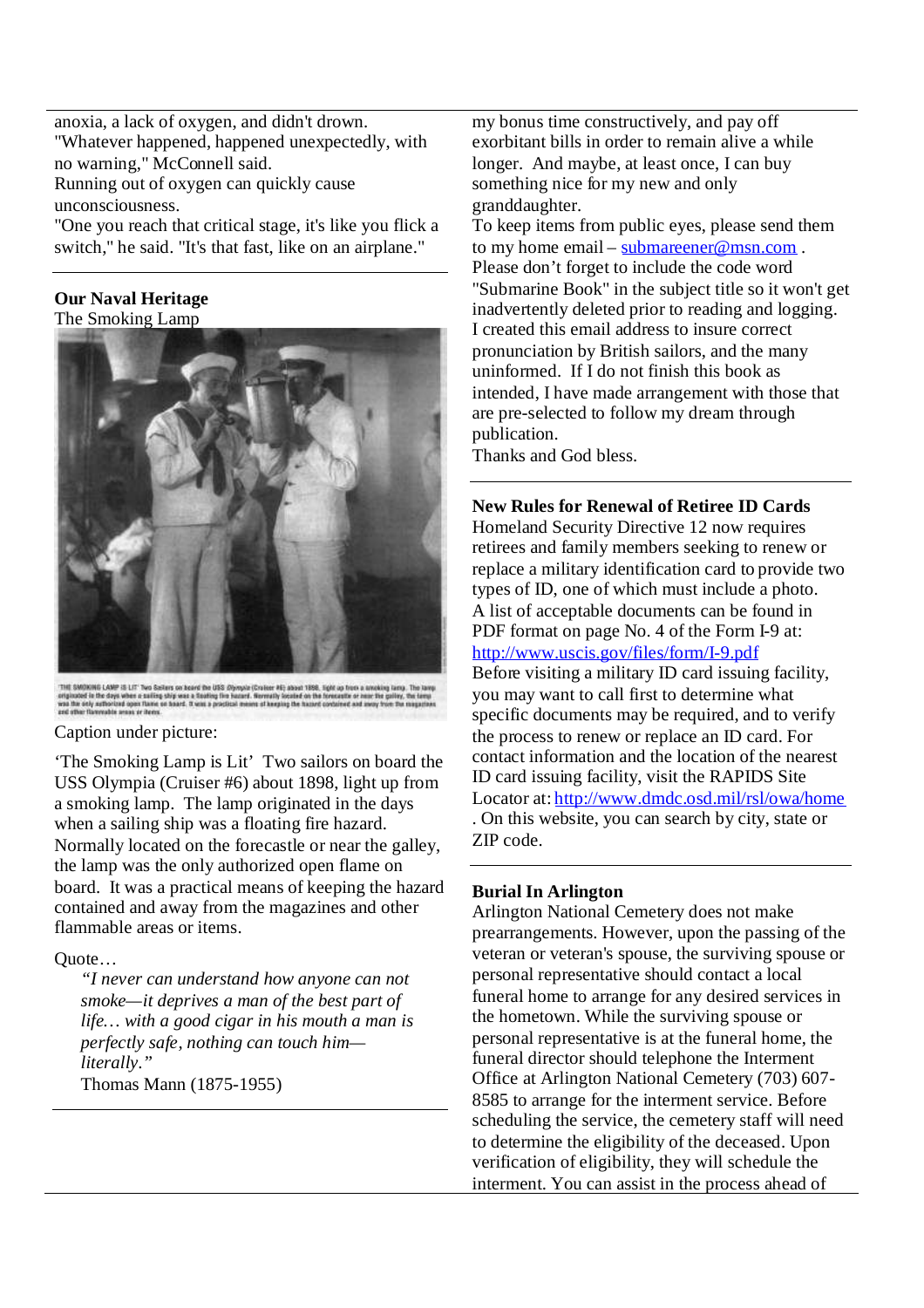## **We'd Get More Recruits If Female Sailors Wore Bikinis, Claims Navy Commander**

The Daily Mail, January 14, 2009

A British-born navy submarine commander is in deep water among women's groups after suggesting that female sailors would help recruitment if they posed in bikinis.

Politicians and feminists have joined in condemning 37-year-old Commander Tom Phillips, who joined the Australian navy in 1990 as a Seaman Officer. Appointed to the 'hunter-killer' submarine HMAS Farncomb last year, Commander Phillips went even further by suggesting that the submariner's equivalent of the notorious 'mile high club' for people having sex on a plane was the 'going down club.' Commander Phillips made his remarks in an interview in a raunchy men's magazine, Ralph, and navy officials are now scrambling to defend him by insisting his remarks were totally tongue in cheek and not meant to be taken seriously.

He was asked: 'If female sailors all had to be hot and had to wear bikinis, would that help, recruitment?' He replied: 'It would certainly get the right demographic of young men in. I'm not sure how feasible it is.'

Asked what having sex on a submarine was known as, he said: 'I call it the going down club' - then added that he was 'not aware of any sex on board. 'It's not the most romantic place. But I could be really

naive here - maybe crew have brought their partners on.'

Commander Phillips made his comments as part of an interview on what it was like to work in a submarine.

Defence politicians have been horrified at the publicity, with Defence Minister Warren Snowden saying the comments were 'utterly unacceptable.' He added: 'I will be calling for a review into the criteria for media approvals and how Defence ensures articles match the values of the ADF (Australian Defence Force).'

Even the Liberal (conservative) opposition party have added to the Commander's sinking feeling, with shadow Defence Minister Bob Baldwin describing the comments as 'totally inappropriate and absolutely offensive.'

Feminists have joined in delivering a broadside to the commander.

The chairwoman of the Women's Lobby Australia, Eva Cox, said his comments reflected the 'Navy's limited view of women as bodies rather than brains.' But rescue is at hand for the commander.

time by making sure you have the proper documentation and your survivor(s) know where to locate that information. The key document required is your DD-214 (discharge/separation from the military). The DD-214 generally provides all required information for verifying eligibility. The Web site www.arlingtoncemetery.org contains detailed information on the documentation required for verification of eligibility. Funeral honors available to eligible retirees, (regardless of interment at Arlington) consist of a minimum of two uniformed armed forces members (one from the service of the deceased), the folding and presentation of the American flag, and ceremonial bugle or a recording of "Taps" if a bugler is unavailable.

It is important to understand military funeral honors are not automatic. The next of kin must request the honors and the funeral director must contact DoD by calling (877) 645-4667. For information about Chaplain Services at the Cemetery, contact the following: Air Force Chaplain (703) 607-8954; Navy Chaplain (703) 607-8960; Army Chaplain (703) 607-8959. Funeral services are provided Mon thru Fri, except federal holidays, during the hours 9:00 a.m. through 3:00 p.m. Family and friends should arrive at the cemetery approximately one half hour prior to the scheduled service time and must provide their own transportation for funeral services at the Cemetery. They will be required to drive from the administration building or chapel to the gravesite. The cemetery is open year round (365 days) for visitation from 8:00 a.m. through 5:00 p.m. 1 OCT thru 31 MAR and 8:00 a.m. through 7:00 p.m. 1 APR thru 30 SEP.

Starting early next year, the Army will allow full military funeral honors at Arlington for all soldiers killed in action. Full military honors include a caisson, band, colors team and an escort platoon in addition to the standard honors of a firing party, bugler and chaplain. In the past, the caisson was available only for officers killed in action because of limited availability. The persons specified below are eligible for ground burial in Arlington National Cemetery. The last period of active duty of former members of the Armed Forces must have ended honorably. Interment may be casketed or cremated remains.

- Any active duty member of the Armed Forces (except those members serving on active duty for training only).
- Any veteran who is retired from active military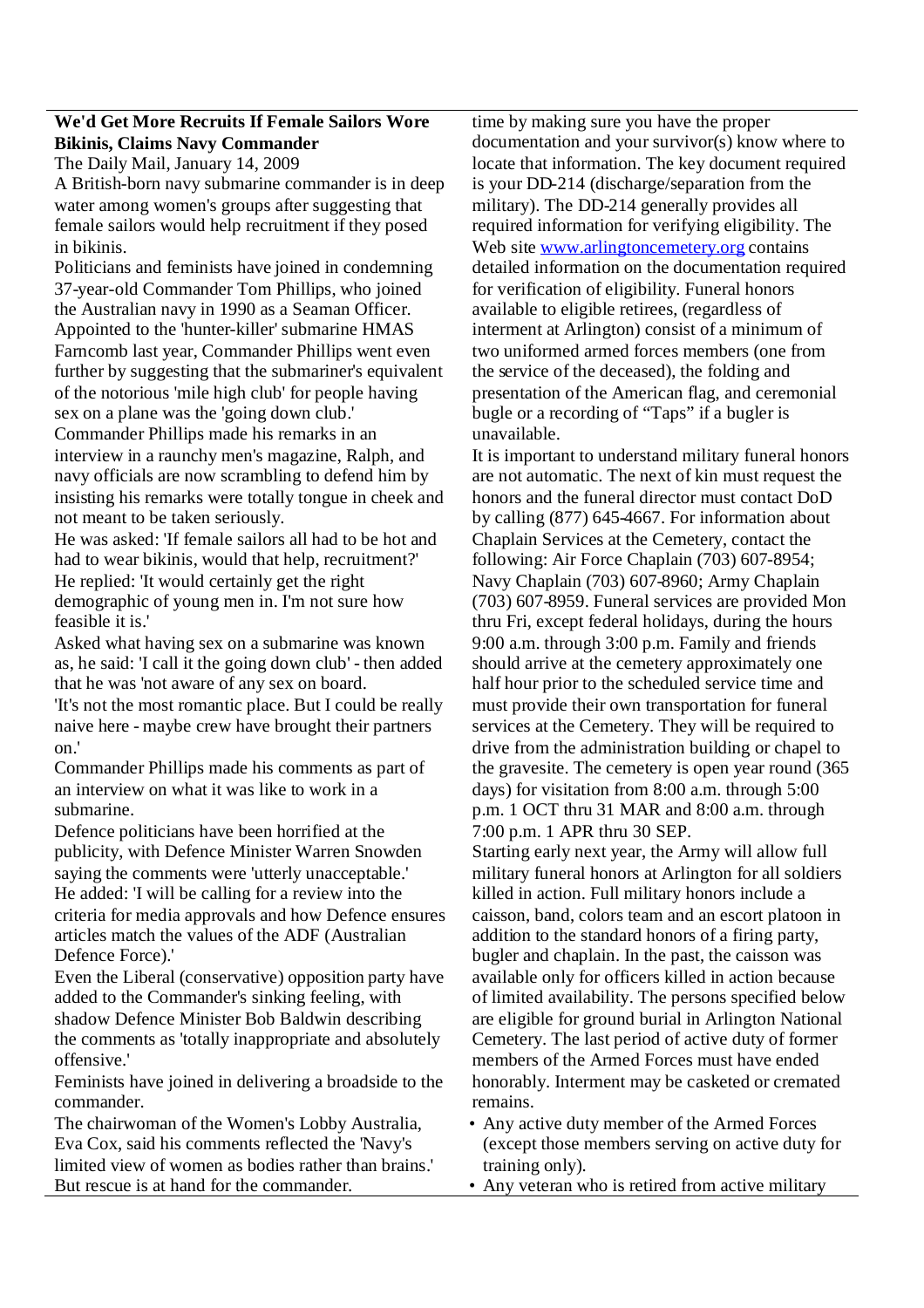The Deputy Chief of Navy, Rear Admiral Davyd Thomas said the remarks were a response to a flippant question and 'not intended to be serious.' The navy is suffering a recruitment crisis and during Christmas had to virtually close down because of a lack of available sailors.

# **Subs Ease Way Into Electronic Navigation**

NORFOLK, Va. — Chief Electronics Technician (SS) William Hoyt reaches under the chart table aboard the fast-attack submarine Scranton and pulls out a black nylon compact disc case the size of a phone book.

"That's the whole world," says the ship's assistant navigator, holding it up. Rather than containing the latest in heavy metal or rap, it holds 29 discs of the globe's nautical charts as part of the ship's electronic Voyage Management System, or VMS.

Moving quietly through the dark depths, submariners have long relied on maintaining an accurate location and course provided by a navigation team stooped over large paper charts.

And until recently, Scranton might have had 5,000 such charts stashed in lockers around the ship. Instead, the crew will rely on the discs and VMS on its upcoming deployment, as the Navy's undersea fleet sheds its paper charts.

"We have started to electronically navigate and get rid of our paper," said Cmdr. Steven Benke, submarine force navigator. "It's a paradigm shift for us."

And while submariners may groan at the thought of giving up their reliable, tangible paper charts, the undersea fleet is on a steady course to switch completely to electronic navigation.

Scranton's navigation team was certified in August and on its upcoming deployment will only use paper charts for large-scale planning purposes.

Benke, who took his current job in July, said there were about 10 crews certified at the time. Today, all eight blue and gold crews for guided missile subs are certified, as are 25 crews in the attack submarine fleet. Oklahoma City was the first to certify, in October 2006.

"By this time next year, it will be ones and twos," Benke said. "You eventually have to make that transition, and it's going to happen."

Likewise, the Navy's 14 Ohio-class ballistic missile submarines will begin certifying in 2009, with the process taking about four years to complete. And as current crews make the shift and get certified, service with the Armed Forces.

- Any veteran who is retired from the Reserves is eligible upon reaching age 60 and drawing retired pay; and who served a period of active duty (other than for training).
- Any former member of the Armed Forces separated honorably prior to 1 OCT 49 for medical reasons and who was rated at 30% or greater disabled effective on the day of discharge.
- Any former member of the Armed Forces who has been awarded one of the following decorations: Medal of Honor; Distinguished Service Cross (Navy Cross or Air Force Cross); Distinguished Service Medal; Silver Star; Purple Heart.
- The President of the United States or any former President of the United States.
- Any former member of the Armed Forces who served on active duty (other than for training) and who held any of the following positions:
	- a.An elective office of the U.S. Government
	- b. Office of the Chief Justice of the United States or of an Associate Justice of the Supreme Court of the United States.
	- c.An office listed, at the time the person held the position, in 5 USC 5312 or 5313 (Levels I and II of the Executive Schedule).
	- d. The chief of a mission who was at any time during his/her tenure classified in Class I under the provisions of Section 411, Act of 13 AUG 46, 60 Stat. 1002, as amended (22 USC 866) or as listed in State Department memorandum dated 21 MAR 88.
- Any former prisoner of war who, while a prisoner of war, served honorably in the active military, naval, or air service, whose last period of military, naval or air service terminated honorably and who died on or after 30 NOV 93
- The spouse, widow or widower, minor child, or permanently dependent child, and certain unmarried adult children of any of the above eligible veterans.
- The surviving spouse, minor child, or permanently dependent child of any person already buried in ANC.
- The parents of a minor child, or permanently dependent child whose remains, based on the eligibility of a parent, are already buried in ANC.
- The widow or widower of: a.A member of the Armed Forces who was lost or buried at sea or officially determined to be missing in action.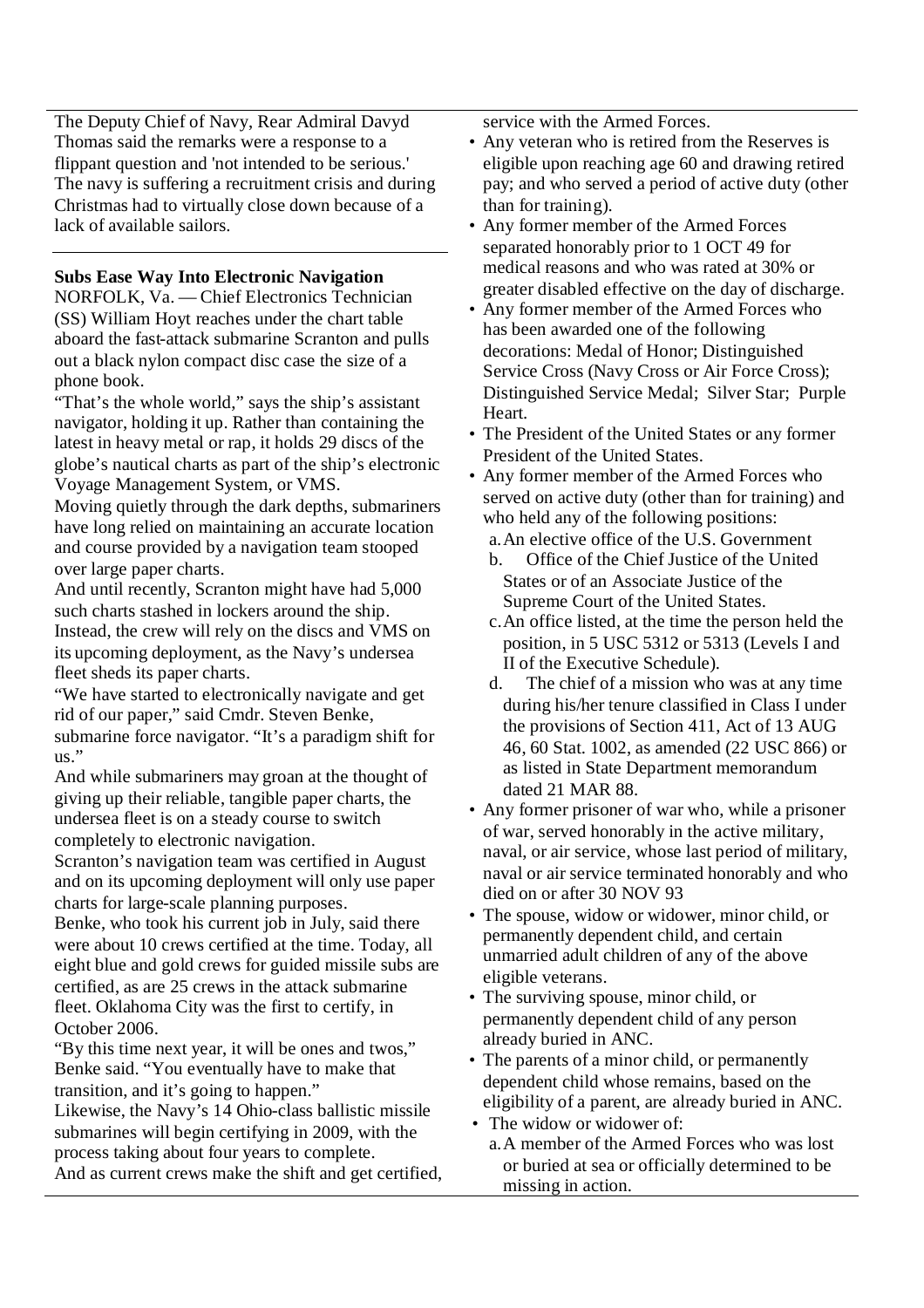the Navy's newest submarines will be going to sea essentially paperless.

Benke said the New Hampshire, a Virginia-class submarine commissioned Oct. 25, went through its builder's trials equipped solely with digital navigation.

"That's a big transition," he said.

Some recent mishaps have highlighted the need for extremely precise navigation. Inaccurate charts were blamed after the attack submarine San Francisco plowed into an underground mountain 350 miles south of Guam on Jan. 8, 2005, partially crushing the bow and killing one sailor and injuring 31 others. Likewise, an investigation into the grounding of the attack submarine Hartford on Oct. 25, 2003, on a reef off La Maddalena, Italy, during a surface cruise found faulty navigation as a cause. For Scranton's navigation team, working

electronically means being able to navigate the sub to where it's going instead of plotting where they think they've been.

"With VMS, you know where you are at that moment. It's an instant information source," said ETC (SS) Robert Mueller, assistant navigator for Submarine Squadron 6. "From that standpoint, it's wonderful."

The VMS contains multiple layers of charts — rather than a single paper chart — that can be updated continuously. When the sub is submerged, its course is constantly tracked on VMS from the Ring Laser Gyro Navigation system.

"It makes the process of trying to figure out where you need to be much faster," Hoyt said. "Instead of looking behind you, this is all real-time data." To track surface contacts, information identifying commercial ships can be fed into VMS through the fire control system, further clarifying potential hazards. Likewise, fresh charts can be downloaded when the ship is in port or when new discs arrive. Hoyt said the system is also an incredible time saver because a recently returned crew can hand over the discs from its deployment to an outgoing crew. While the Scranton navigation team said it looks forward to electronically navigating in its upcoming deployment, they're also looking toward the next development, such as the current touch-screen version improved with a tabbed format.

"There's always room to improve technology," Hoyt said.

- b. A member of the Armed Forces who is interred in a US military cemetery overseas that is maintained by the American Battle Monuments Commission.
- c.A member of the Armed Forces who is interred in Arlington National Cemetery as part of a group burial.

Note: A spouse divorced from the primary eligible, or widowed and remarried, is not eligible for interment.

Provided certain conditions are met, a former member of the Armed Forces may be buried in the same grave with a close relative who is already buried and is the primary eligible.

# **VA Hearing Aids/Eyeglasses Update 01**

A new directive allows VA to provide glasses and hearing aids to those who are not service connected for those conditions (Priority Groups 6-8). In the past these were available only to those service connected for the condition. These services are now considered part of the preventative care package for all veterans enrolled in the VA who meet certain criteria. The link

http://www1.va.gov/vhapublications/ViewPublicati on.asp?pub  $ID=1789$  outlines the requirements for obtaining eye glasses and hearing aids. Veterans who are enrolled in the VA health care system are eligible for battery replacement and repair of hearing aids even though those aids were purchased from a private source. Even though glasses and hearing aids may be provided at no charge, there may be a co-pay required for those in group 6-8. Audiology is a specialty clinic with a \$50 dollar copay for some services. There is no co-pay for the devices or the batteries. Nor are there any charges for visits for the purpose of adjusting, repairing or modifying hearing aids.

### **Disney's Armed Forces Salute**

On 4 JAN the Walt Disney Company started its "Disney's Armed Forces Salute" offer. All active and retired military personnel, including activated members of the National Guard and Reserve are included. There are two separate offers: At Disneyland in California through 12 JUN 09 all qualified members can receive one complimentary three-day pass valid for admission to both Disneyland and Disney's California Adventure parks. Additionally the qualified member can also make a one-time purchase of adult or child three-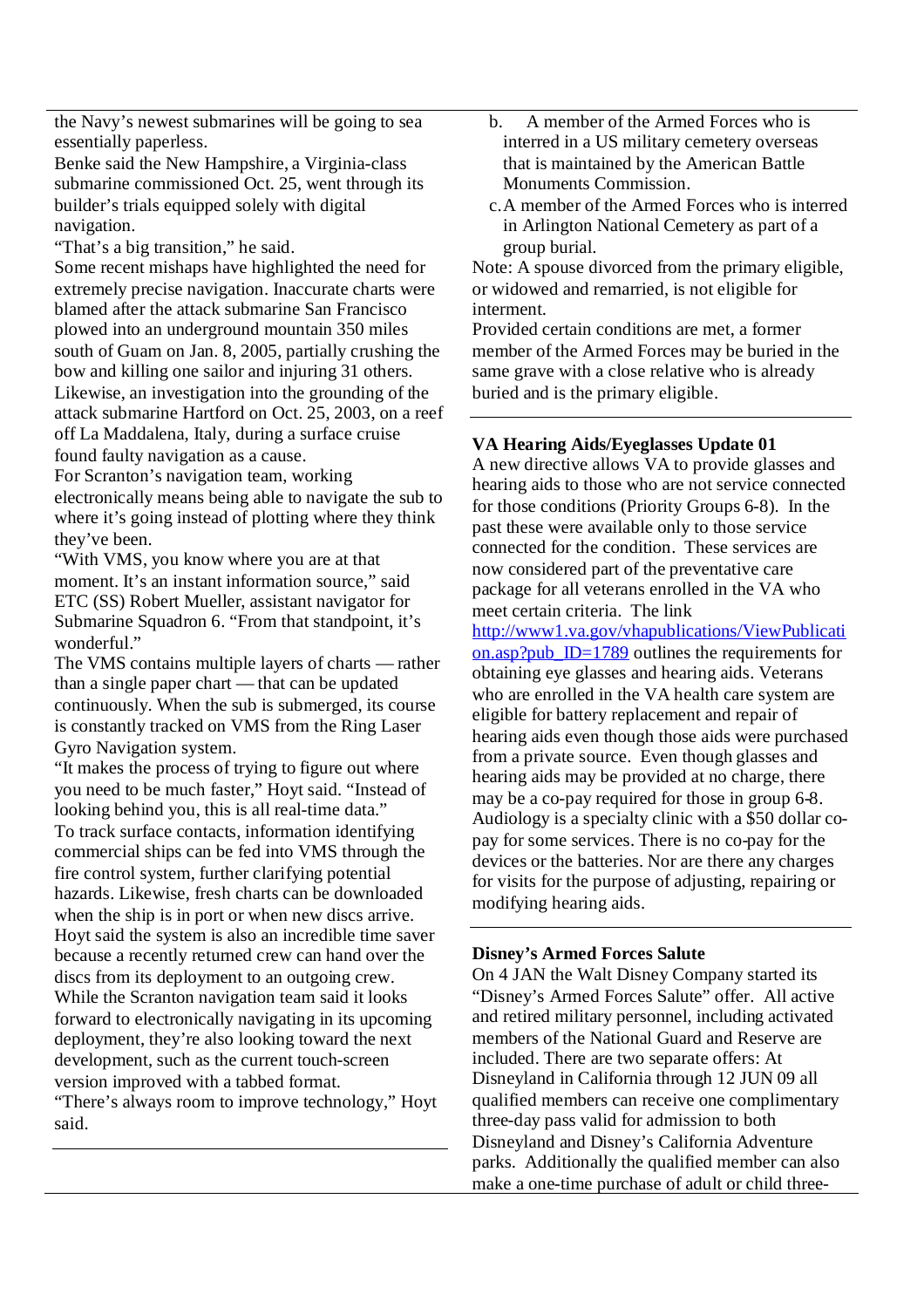# **Minimum Out-of-Pocket Requirements Under TRICARE For Life**

TRICARE For Life (TFL) was introduced in 2002 as a supplement to Medicare for military retirees and their family members who are eligible for Medicare. The program pays nearly all medical costs not covered by Medicare and requires few out-of-pocket fees. Because the Department of Defense (DoD) is a passive payer in the program—it neither manages care nor provides incentives for the cost-conscious use of services—it has virtually no means of controlling the program's costs.

In 2008, DoD spent about \$8 billion on TFL-eligible beneficiaries in addition to amounts spent for those individuals by Medicare. This option would help reduce the costs of TFL, as well as costs for Medicare, by introducing minimum out-ofpocket requirements for beneficiaries. Under this option, TFL would not cover any of the first \$525 of an enrollee's cost-sharing liabilities for calendar year 2011 and would limit coverage to 50 percent of the next \$4,725 in Medicare cost sharing that the beneficiary incurred. (Because all further cost sharing would be covered by TFL, enrollees could not pay more than \$2,888 in cost sharing in that year. Those dollar limits would be indexed to growth in average Medicare costs for later years.) The true out-ofpocket provisions in Medicare's prescription drug program, or Part D, are an example of how this option could work in practice. Under that program, any amounts paid by Medicare or by any other insurer are not included when calculating whether a beneficiary has reached the level of eligibility for catastrophic coverage. Currently, military treatment facilities (MTFs) do not charge eligible individuals co-payments for medical services or pharmaceuticals. In order to reduce beneficiaries' incentive to switch to MTFs and avoid the minimum out-of-pocket requirements that are central to this option, DoD would need to establish procedures for collecting payments from TFL beneficiaries seeking care from MTFs.

If the savings that would accrue from reduced spending for Medicare were included, the introduction of cost sharing under this option would reduce the federal spending devoted to TFL beneficiaries by about \$14 billion through 2014 and by about \$40 billion through 2019. Approximately 22 percent of those savings would come from a reduced demand for medical services rather than from a transfer of spending from the government to military retirees and their families.

day "Disney's Armed Forces Salute Companion tickets for up to five family members or friends for the price of a 1-day Park Hopper ticket. For more information for the Disneyland offer call (714) 956- 6424.

At the Walt Disney World Resort in Florida, through 23 DEC 09, active or retired members may obtain one complimentary five-day "Disney's Armed Forces Salute" ticket with Park Hopper and Water Park Fun & More Options. This ticket is valid for five days of admission to all four theme parks, plus a total of five visits to either the Walt Disney water parks or the DisneyQuest Indoor Interactive Theme Park. Additionally, the member can purchase up to five 5-day "Companion" tickets for \$99 per ticket, plus tax. Although the Park Hopper or water park options are not valid for the "Companion" tickets, these options can be added for an additional \$25 per ticket, plus tax. For more info on the Disney World offer or to make reservations call the ITT ticket office on your base or refer to

http://bookwdw.reservations.disney.go.com/ibcwd w/en\_US/specialOfferDetails?name=Promo&prom otionCode=fy09military&market=fy09military&C MP=VAN-WDWFY09MilitaryOfferVanity

### **Cannibals**



"It needs more old salt."

Five cannibals were employed by the Navy as translators during one of the island campaigns of World War II. When the Commanding Admiral of the task force welcomed the cannibals he said, "You're all part of our team now. We will compensate you well for your services, and you can eat any of the rations that the sailors are eating. So please don't indulge yourselves by eating a Sailor."